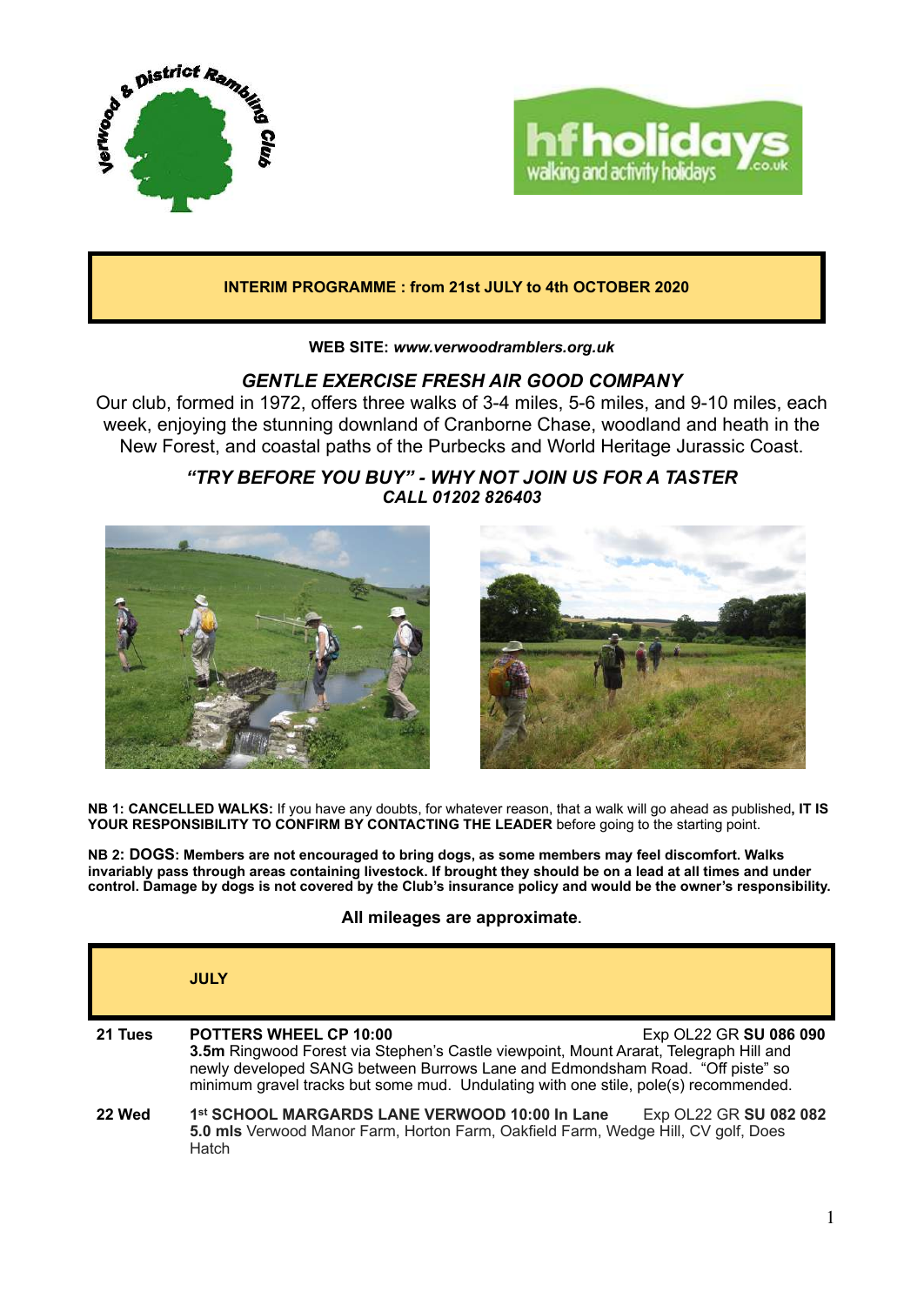| 24 Fri        | <b>BROOMY WALK CP 10:00</b><br>Exp OL22 GR SU 197 099<br>9.9m All gravel tracks via Hasley Hill, Splash Bridge, Holly Hatch Inclosure, Cadnam Pool,<br>Ocknell Pond, Winding Stonard, Slufters and Roe Inclosure.                         |
|---------------|-------------------------------------------------------------------------------------------------------------------------------------------------------------------------------------------------------------------------------------------|
| 26 Sun        | <b>WALK NOT SUBMITTED</b>                                                                                                                                                                                                                 |
| 28 Tues       | <b>POTTERNE PARK CP 10:00 near Tennis courts</b><br>Exp OL22 GR SU 096 074<br>3.5 mls Forest circular walk in Moors Valley Park, via Ebblake bog. Tracks and paths, no<br>stiles. Could be muddy.                                         |
| 29 Wed        | PAMPHILL CP 10:00<br>Exp 118 GR ST 990 007<br>6.6 mls To High Hall and return via Wimborne. Could be Muddy                                                                                                                                |
|               | <b>AUGUST</b>                                                                                                                                                                                                                             |
| 01 Sat        | <b>BADBURY RINGS NT CP 10:00</b><br>Exp 118 GR ST 960 031<br>NOTE: Parking charges for non-NT members.<br>8.0 mls Stour Valley Way, Shapwick, Swan Way. Mud likely along the riverbank.                                                   |
| 04 Tues       | <b>BROOMY WALK CP 10:00</b><br>Exp OL22 GR SU 197 100<br>3.6 mls Broomy Plain, Broomy Inclosure and High Corner. Mainly gravel paths.                                                                                                     |
| 05 Wed        | <b>BROADCHALKE CHURCH CP 10:00</b><br>Exp 130 GR SU 042 254<br>5.25 mls Chalk Pit Farm, Little London, Mead End, South Street. Mainly tracks and paths,<br>good views - undulating.                                                       |
| 07 Fri        | <b>CORFE CASTLE NT CP 10:00</b><br>OL15 GR SY 959 825<br>(Note Parking charges for non NT members.)<br>10.0 mls Corfe, Kingston, Swyre Head, Ridgeway Hill. Fantastic views, ridge walking, 2 hills.                                      |
| <b>09 Sun</b> | <b>DUCK STREET CP 10:00</b><br>Exp 118 GR ST 854 112<br>5.1 mls Stour Valley Way to Hambledon Hill Fort down Cross Dyke and along the valley to<br>Hod Hill Roman Fort. A tale of two forts! Strenuous in places, total ascent > 1,000ft. |
| 11 Tues       | <b>WHITE MILL CP 10:00 (Nr Sturminster Marshall)</b><br>Exp 118 GR ST 958 007<br>3.2 mls White Mill and the Droves                                                                                                                        |
| 12 Wed        | <b>CHARLTON MARSHALL 10:00</b><br>Exp118 GR ST 901 040<br>NOTE Layby on A350, South of Church, or Church Lane Opposite Church<br>5.0 mls, Railway Path, Spetisbury Rings, Home Plantation, Glebe & Manor Fms. 2 Gentle<br>hills.          |
| 15 Sat        | <b>SIXPENNY HANDLEY VILLAGE HALL 10:00</b><br>Exp 118 GR ST 992 174<br>8.0 mls Dean, Woodcutts, Handley Common, Undulating & Some stiles.                                                                                                 |
| 18 Tues       | <b>WHITESHEET CP 10:00</b><br>Exp 118 GR SU 048 036<br><b>3.5 mls Circular Heath walk</b>                                                                                                                                                 |
| 19 Wed        | <b>MINCHINGTON CROSS 10:00</b><br>Exp 118 GR ST 957 167<br>5.5 mls Farnham, Minchington, Woodcutts Pollards Wood. Undulating & 5 or 6 Stiles                                                                                              |
| 21 Fri        | <b>STURMINSTER MARSHALL Village Hall 10:00</b><br>Exp 118 GR ST 950 003<br>(Next to Red Lion PH)                                                                                                                                          |
|               | 7.8 mls Westley wood, Spetisbury Rings, Crawford Bridge, Stour Valley Way White Mill<br>Could be Muddy                                                                                                                                    |
| 23 Sun        | <b>ABBOTSWELL CP 10:00</b><br>Exp OL 22 GR SU 178 128<br>5.4 mls Ogdens, Broomy Inclosure, Splash Bridge, Hallicksole Hill, Hamptons Ridge. Mostly<br>gravel tracks, great views.                                                         |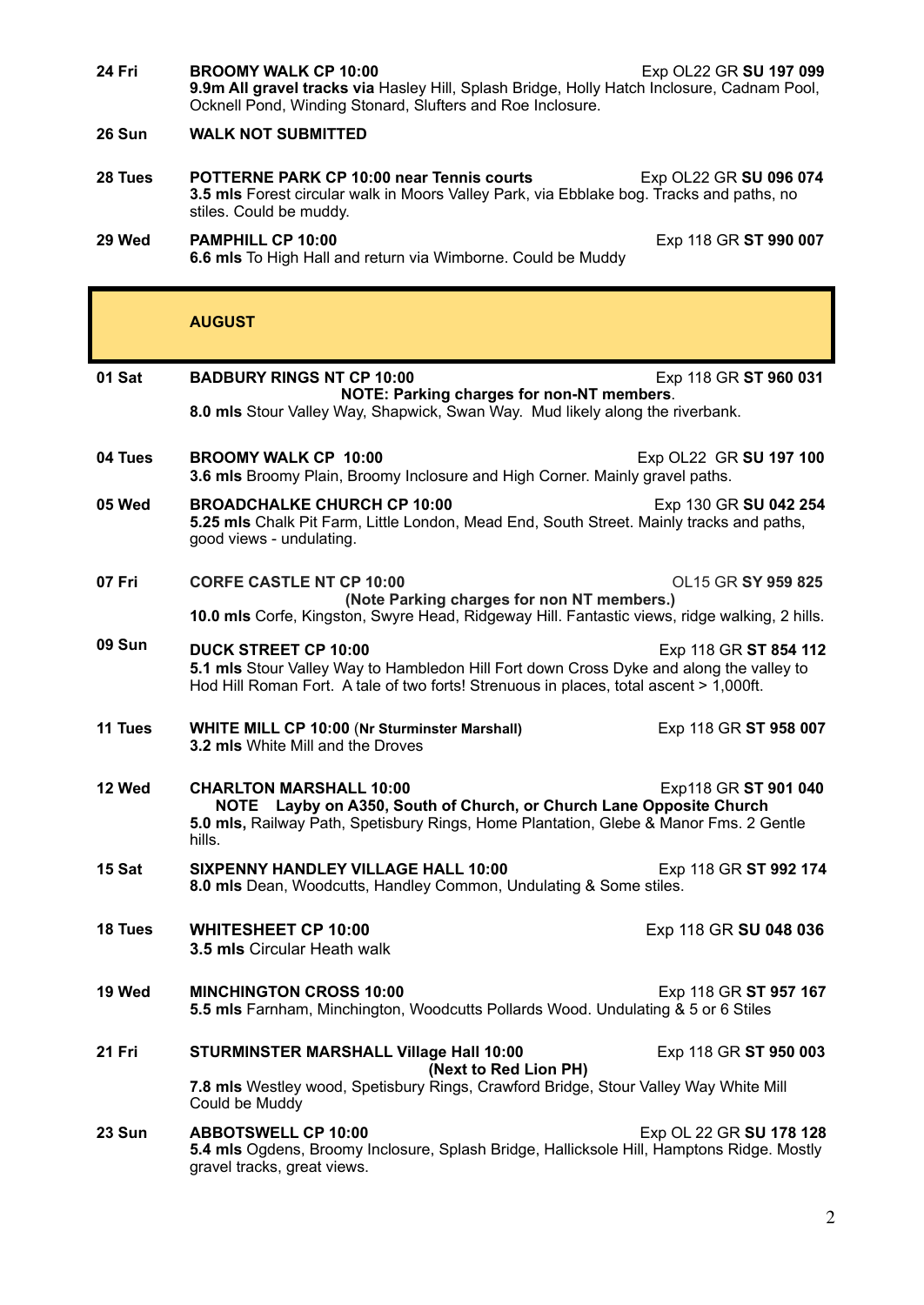| 25 Tues | CAR PARK B3082 Near Badbury Rings 10:00                                                                                                                                                                                          | Exp118 GR ST 966       |  |
|---------|----------------------------------------------------------------------------------------------------------------------------------------------------------------------------------------------------------------------------------|------------------------|--|
|         | 023<br>N.B. this is the small free CP opposite the left turn to White Mill, Sturminster Marshall<br>3.6 mls Gently undulating figure of 8 walk to the Rings 1 steady incline 1 short Hill, no stiles,<br>mud possible.           |                        |  |
| 26 Wed  | STOCKS INN PH CP FURZEHILL 10:00<br>4.5 mls Furzehill, High Hall, River Allen, Dogdean some road walking 4 stiles mostly level.                                                                                                  | Exp 118 GR SU 015 023  |  |
| 29 Sat  | <b>CRANBORNE GARDEN CTR (at top end) 10:00</b><br>7.5 mls Castle Hill, Sutton Boys Wood, Edmonsham, Stiles and Mud possible                                                                                                      | Exp118 GR ST 056 132   |  |
|         | <b>SEPTEMBER</b>                                                                                                                                                                                                                 |                        |  |
| 01 Tues | <b>GARSTON/PRIBDEAN WOOD CP 10:00</b><br>3.0 mls Upwood, Deanland, Newtown, Shermal Gate Undulating woods and fields.                                                                                                            | Exp 118 GR SU 003 195  |  |
| 02 Wed  | OAKLEY CP 10:00<br>5.7 mls. Forest circular. May be some mud.                                                                                                                                                                    | Exp OL22 GR SU 226 046 |  |
| 04 Fri  | <b>BADBURY RINGS CP 10:00</b><br>NOTE: Parking charges for non-NT members.                                                                                                                                                       | Expl118 GR ST 959 031  |  |
| 06 Sun  | 7.5mls Bradford Barrow, Whichampton Hemsworth, King Down. Undulating<br><b>WALK NOT SUBMITTED</b>                                                                                                                                |                        |  |
| 08 Tues | <b>GODSHILL CP 10:00</b><br>161 3. 4mls Densome Corner, Stricklands Plantation, Godshill Inclosure. Could be muddy,<br>some inclines, 2 stiles.                                                                                  | Exp OL22 GR SU 177     |  |
| 09 Wed  | <b>LANGTON ARMS TARRANT MONKTON 10:00</b><br>(Consider a Coffee or Drink on return)<br>5.0 mls Common Drove, Chetterwood, Horse Down, Turner's Lane                                                                              | Exp118 GR ST 944 088   |  |
| 12 Sat  | FRITHAM CP Nr. Royal Oak PH 10:00<br>7.5 mls - Via Queens, North Wood, Hampton Ridge, Pitts Wood. Mud Possible                                                                                                                   | Exp OL22 GR SU 231 141 |  |
| 15 Tues | <b>MARTIN CHURCH CP 10:00</b><br>3.1 mls Townsend Lane, Martin Down, Sillen Lane.                                                                                                                                                | Exp OL22 GR SU 194 070 |  |
| 16 Wed  | <b>CANADIAN MEMORIAL CP 10:00</b><br>5.3 mls Circular forest walk via Sandy Ridge & Smoky Hole                                                                                                                                   | Exp OL22 GR SU 240 093 |  |
| 18 Fri  | <b>BEACHERN WOOD CP 10:00</b><br>8.5 mls Worthy's Farm, Dawkins Bottom & Black Knowle.                                                                                                                                           | Exp OL22 GR SU 284 027 |  |
| 20 Sun  | <b>WALK NOT SUBMITTED</b>                                                                                                                                                                                                        |                        |  |
| 22 Tues | <b>CRANBORNE GARDEN CTR (at top end) 10:00</b><br>(Consider a Coffee or Drink on return)<br>3.5 mls Cranborne circular some hills.                                                                                               | Exp118 GR ST 056 132   |  |
| 23 Wed  | <b>BROAD CHALKE CHURCH CP 10:00</b><br>5.4 mls. Chalk Pyt Farm, Gurston Down and Compton Down.<br>254                                                                                                                            | Exp 130 GR SU 041      |  |
| 26 Sat  | <b>CRANBORNE GARDEN CTR (at top end) 10:00</b><br>Exp 118 GR ST 056 132<br>(Consider a coffee or Drink on return)<br>11.0 mls Penbury Knoll, Pentridge, Blagdon Hill, Bockerly Dyke, Boulsbury Wd, Boveridge.<br>Could be Muddy. |                        |  |
| 29 Tues | <b>WALK NOT SUBMITTED</b>                                                                                                                                                                                                        |                        |  |